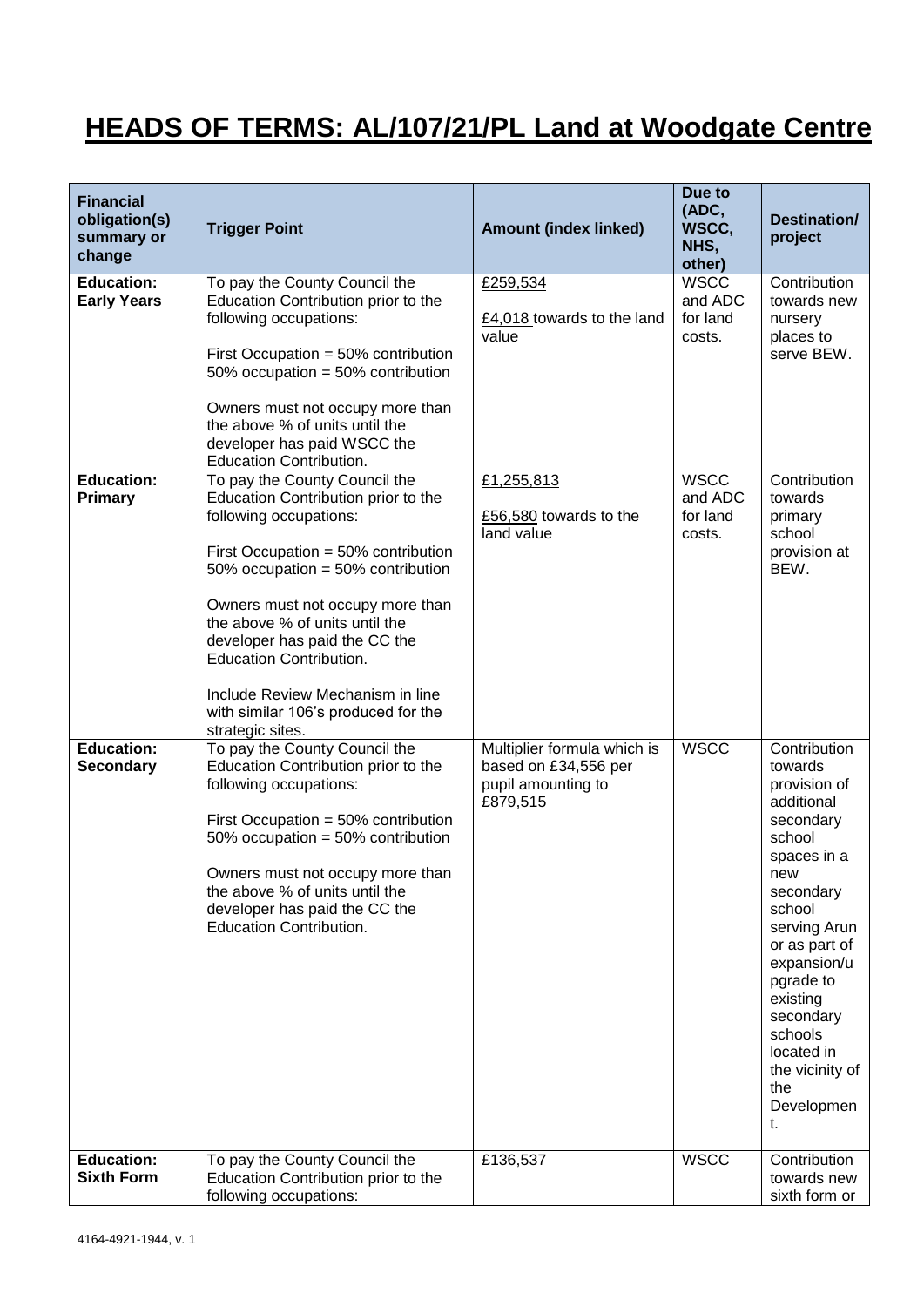| <b>Education:</b><br><b>SEND</b> | First Occupation = $50\%$ contribution<br>50% occupation = 50% contribution<br>Owners must not occupy more than<br>the above % of units until the<br>developer has paid the CC the<br>Education Contribution.<br>To pay the County Council the<br>Education Contribution prior to the<br>following occupations:      | £100,465 plus<br>£2,521.50 towards to the<br>land value                                                                                       | <b>WSCC</b><br>and ADC<br>for land<br>costs. | a restructure<br>of the sixth<br>form to cater<br>for additional<br>student<br>population.<br>Contribution<br>towards<br>SEND for 24<br>place SSC              |
|----------------------------------|----------------------------------------------------------------------------------------------------------------------------------------------------------------------------------------------------------------------------------------------------------------------------------------------------------------------|-----------------------------------------------------------------------------------------------------------------------------------------------|----------------------------------------------|----------------------------------------------------------------------------------------------------------------------------------------------------------------|
|                                  | First Occupation = $50\%$ contribution<br>50% occupation = 50% contribution<br>Owners must not occupy more than<br>the above % of units until the<br>developer has paid the CC the<br><b>Education Contribution.</b>                                                                                                 |                                                                                                                                               |                                              | attached to<br>the new<br>school.                                                                                                                              |
| <b>Libraries</b>                 | To pay the County Council the<br>Libraries Contribution prior to the<br>following occupations:<br>100% prior to occupation of the 90 <sup>th</sup><br>dwelling.<br>Owners must not occupy more than<br>the above number of units until the<br>developer has paid the CC the<br>Libraries Contribution.               | £4,186                                                                                                                                        | <b>WSCC</b>                                  | Contribution<br>towards new<br>equipment<br>for a new<br>Tier 7 library<br>facility<br>serving BEW<br>development                                              |
| <b>Fire &amp; Rescue</b>         | To pay the County Council the Fire &<br>Rescue Contribution prior to the<br>following occupations:<br>First Occupation = $50\%$ contribution<br>50% occupation = 50% contribution<br>Owners must not occupy more than<br>the above % of units until the<br>developer has paid the Fire &<br>Rescue contribution.     | Formula based<br>contribution of £4,862                                                                                                       | <b>WSCC</b>                                  | Contribution<br>towards the<br>expansion of<br>fire and<br>rescue<br>infrastructure<br>or<br>investment<br>in new<br>technology<br>to serve the<br>development |
| <b>Police</b><br>Services:       | To pay the District Council the Police<br>Services Contribution prior to the<br>following occupations:<br>25% Occupation = $50\%$ contribution<br>75% Occupation = 50% contribution<br>Owners must not occupy more than<br>the above % of units until the<br>developer has paid the Police<br>Services contribution. | £27,257.87<br>Subject to BCIS index<br>linked at time of payment.<br>Contributions based on<br><b>Sussex Police</b><br>consultation response. | <b>WSCC</b>                                  | Contribution<br>s to<br>additional<br>resourcing<br>for policing<br>within the<br>District,<br>Officer and<br>Support<br>Staff,<br>additional<br>premises,     |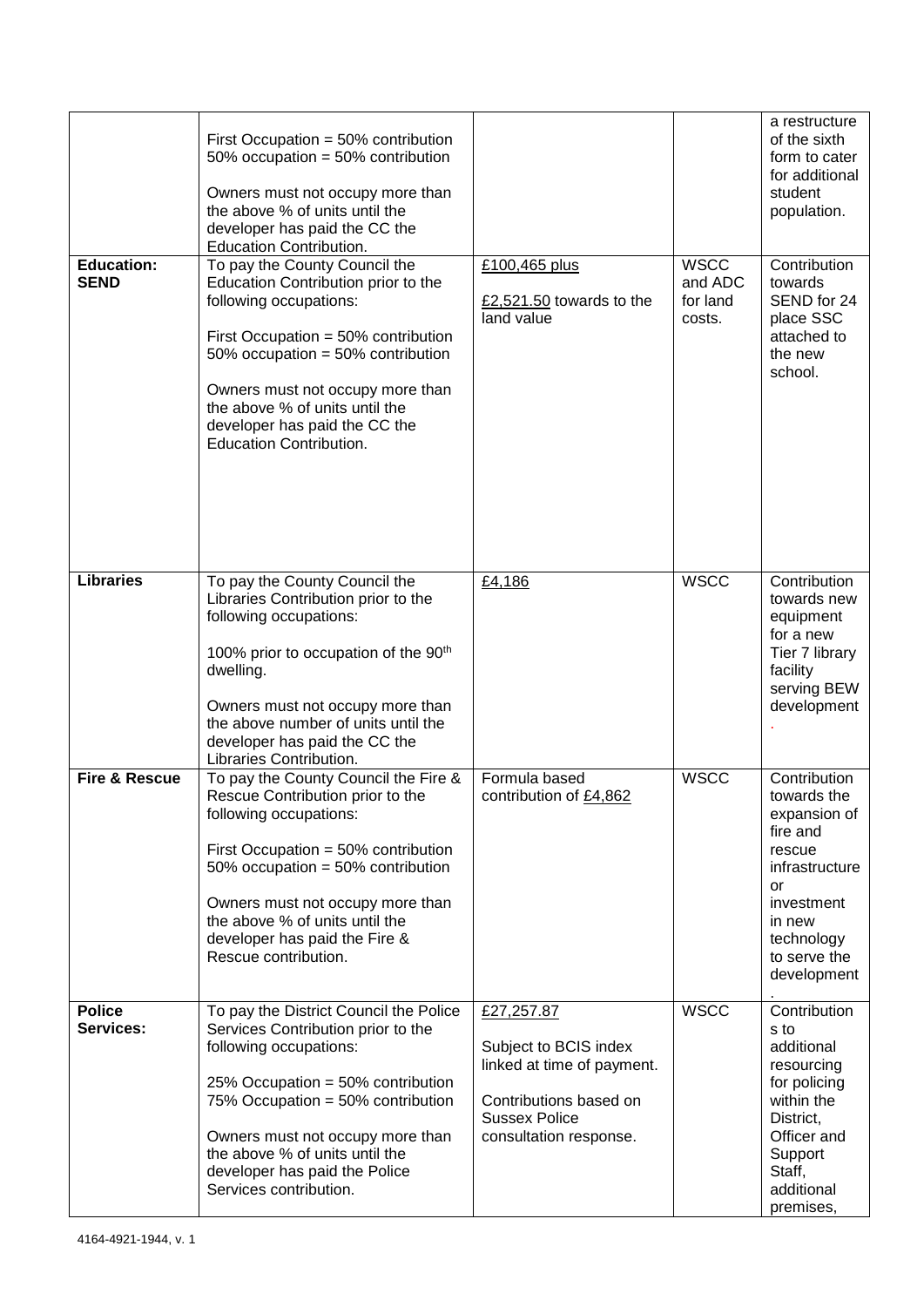| <b>Highways: A29</b>                                                                                                                  |                                                                                                                                                                                                                                                                                                                                                                                                                        | £1,816,032.56                                                                                                                                                                                                                                                | <b>WSCC</b>          | additional<br>staffing and<br>additional<br>vehicle for<br>the Barnham<br>Neighbourho<br>od Police<br>Team.<br>Contribution |
|---------------------------------------------------------------------------------------------------------------------------------------|------------------------------------------------------------------------------------------------------------------------------------------------------------------------------------------------------------------------------------------------------------------------------------------------------------------------------------------------------------------------------------------------------------------------|--------------------------------------------------------------------------------------------------------------------------------------------------------------------------------------------------------------------------------------------------------------|----------------------|-----------------------------------------------------------------------------------------------------------------------------|
| realignment<br>including<br>bridge over<br>railway line                                                                               | First Occupation = $50\%$ contribution<br>50% Occupation = 50% contribution<br>Owners must not occupy more than<br>the above % of units until the<br>developer has paid WSCC the<br>Highways Contribution.                                                                                                                                                                                                             | Subject to BCIS index<br>linked at time of payment.<br>Contributions based on<br>A29 Realignment<br>Feasibility Study (Systra,<br>2014) & Apportionment<br>Study (June 2020) and<br>updated A29 realignment<br>costs Briefing Note<br>(December 2021)        |                      | s to A29<br>realignment<br>including<br>bridge over<br>railway line.                                                        |
| Highways:<br><b>Barnham</b><br><b>Village Centre</b><br><b>Improvements</b>                                                           | To pay the County Council the<br>Highways Contribution prior to the<br>following occupations:<br>First Occupation = $50\%$ contribution<br>50% occupation = 50% contribution<br>Owners must not occupy more than<br>the above % of units until the<br>developer has paid WSCC the<br>Highways Contribution.                                                                                                            | £20,930<br>Subject to BCIS index<br>linked at time of payment.<br>Contributions based on<br>A29 Realignment<br>Feasibility Study (Systra,<br>2014) & Apportionment<br>Study June 2020.                                                                       | <b>WSCC</b>          | Contribution<br>s to<br>Barnham<br>Village<br>Centre<br>improvement<br>s.                                                   |
| <b>Strategic</b><br>Highways:<br>A27/B2233<br><b>Nyton Road</b><br><b>Junction</b><br><b>Improvements</b>                             | To enter into a S278 agreement with<br>National Highways prior to<br>commencement to provide for the<br>payment to National Highways of the<br>A27 improvement contributions.<br>First Occupation $= 50\%$ contribution<br>50% occupation = 100% contribution<br>Owners must not occupy more than<br>the above % of units until the<br>developer has paid National<br>Highways the Strategic Highways<br>Contribution. | £12,558.14<br>Subject to BCIS index<br>linked at the time of<br>payment.<br><b>Arun Transport Study</b><br>2016 Stage 3 Final Report<br>/ Arun District ICSDP<br>Phase 2 (February 2017)<br>& Apportionment Study<br>June 2020.                              | National<br>Highways | Contribution<br>s towards<br>A27/B2233<br>Nyton Road<br>junction<br>improvement<br>s.                                       |
| <b>Strategic</b><br>Highways:<br>A27/A29<br><b>Fontwell</b><br><b>Eastern</b><br>Roundabout<br><b>Junction</b><br><b>Improvements</b> | To enter into a S278 agreement with<br>National Highways prior to<br>commencement to provide for the<br>payment to National Highways of the<br>A27 improvement contributions.<br>First Occupation = $50\%$ contribution<br>50% occupation = 100% contribution<br>Owners must not occupy more than<br>the above % of units until the<br>developer has paid National<br>Highways the Strategic Highways<br>Contribution. | £24,697.67<br>Subject to BCIS index<br>linked at the time of<br>payment.<br><b>Enterprise Bognor Regis</b><br>Transport Review (Systra,<br>September 2017), Arun<br>District ICSDP Phase 2<br>(February 2017) &<br><b>Apportionment Study</b><br>(June 2020) | National<br>Highways | Contribution<br>s to A27/A29<br>Fontwell<br>Eastern<br>Roundabout<br>junction<br>improvement<br>s.                          |
| Highways:                                                                                                                             | To pay the County Council the                                                                                                                                                                                                                                                                                                                                                                                          | £25,116.28                                                                                                                                                                                                                                                   | <b>WSCC</b>          | Contribution                                                                                                                |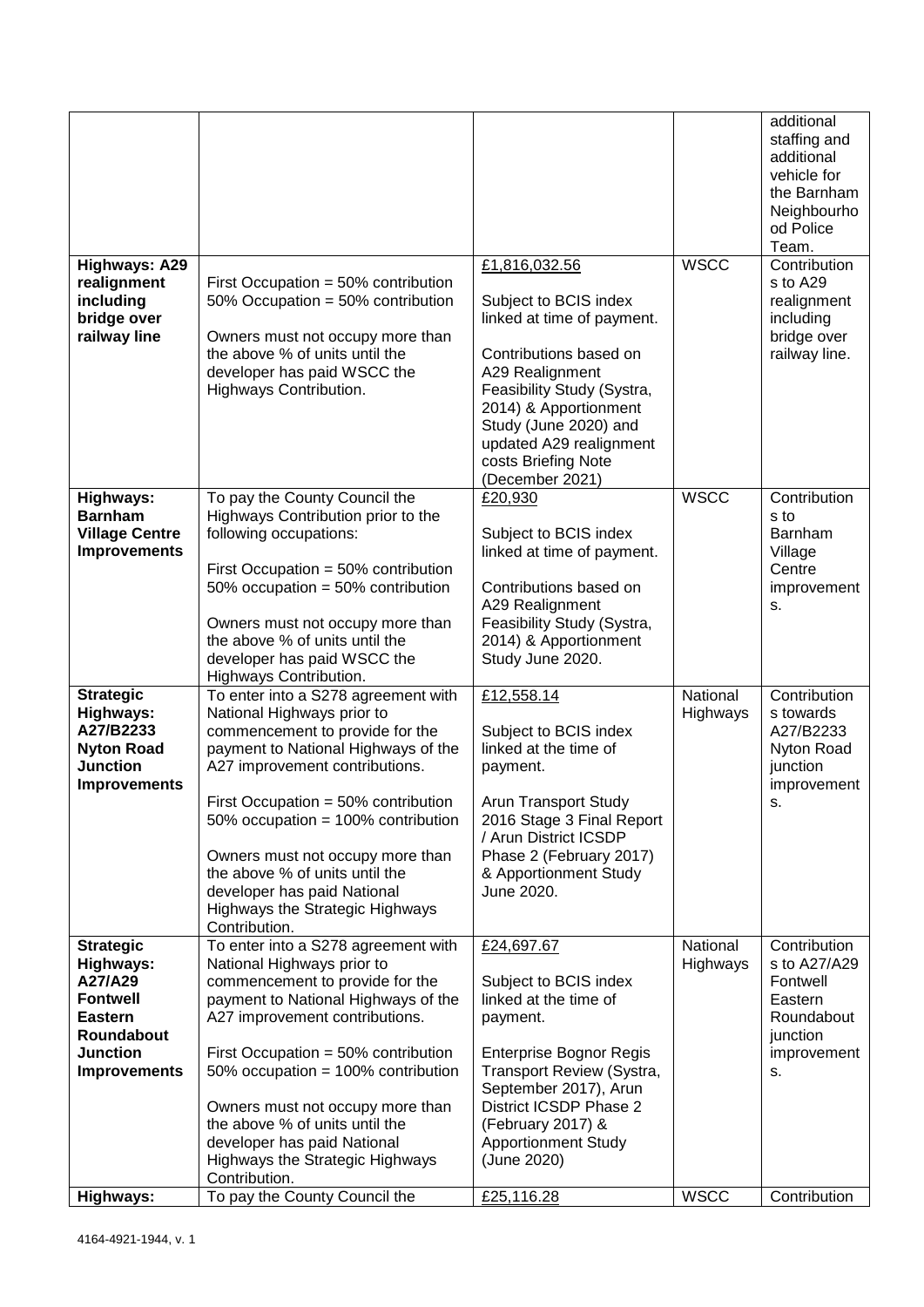| A259 Oyster                    | Highways Contribution prior to the                                          |                                                |             | s to A259                |
|--------------------------------|-----------------------------------------------------------------------------|------------------------------------------------|-------------|--------------------------|
| <b>Catcher</b>                 | following occupations:                                                      | Subject to BCIS index                          |             | Oyster                   |
| <b>Junction</b>                |                                                                             | linked at the time of                          |             | Catcher                  |
|                                | First Occupation = $50\%$ contribution                                      | payment.                                       |             | junction                 |
|                                | 50% occupation = 50% contribution                                           |                                                |             | improvement              |
|                                |                                                                             | Comet Corner and                               |             | s.                       |
|                                | Owners must not occupy more than                                            | Oystercatcher WSP                              |             |                          |
|                                | the above % of units until the                                              | assessment (December                           |             |                          |
|                                | developer has paid WSCC the                                                 | 2019) & WSCC/ADC                               |             |                          |
|                                | Highways Contribution.                                                      | Local Plan Transport                           |             |                          |
|                                |                                                                             | <b>Mitigation Apportionment</b>                |             |                          |
|                                |                                                                             | Study (June 2020).                             |             |                          |
| Highways:                      | To pay the County Council the                                               | £6,697.67                                      | <b>WSCC</b> | Contribution             |
| <b>A259 Corridor</b>           | Highways Contribution prior to the                                          |                                                |             | s to A259                |
| Improvement                    | following occupations:                                                      | Subject to BCIS index                          |             | corridor                 |
| to Bognor                      |                                                                             | linked at the time of                          |             | improvement              |
| <b>Regis to</b>                | First Occupation = $50\%$ contribution                                      | payment.                                       |             | Bognor                   |
| Littlehampton                  | 50% occupation = 50% contribution                                           |                                                |             | Regis to                 |
|                                |                                                                             | Contributions based on                         |             | Littlehampto             |
|                                | Owners must not occupy more than                                            | <b>WSCC/ADC Local Plan</b>                     |             | n.                       |
|                                | the above % of units until the                                              | <b>Transport Mitigation</b>                    |             |                          |
|                                | developer has paid WSCC the                                                 | <b>Apportionment Study</b>                     |             |                          |
|                                | Highways Contribution.                                                      | (June 2020).                                   |             |                          |
| <b>Transport:</b>              | To pay the County Council the                                               | £62,790.70                                     | <b>WSCC</b> | Contribution             |
| B2233                          | Transport Contribution prior to the                                         |                                                |             | s to B2233               |
| <b>Pedestrian</b>              | following occupations:                                                      | Subject to BCIS index<br>linked at the time of |             | Pedestrian               |
| Improvement<br><b>Measures</b> |                                                                             |                                                |             | Improvement<br>Measures. |
|                                | First Occupation = $50\%$ contribution<br>50% occupation = 50% contribution | payment.                                       |             |                          |
|                                |                                                                             | <b>WSCC Revised BEW</b>                        |             |                          |
|                                | Owners must not occupy more than                                            | <b>Mitigation Requirements</b>                 |             |                          |
|                                | the above % of units until the                                              | (December 2020) -                              |             |                          |
|                                | developer has paid WSCC the                                                 | updated                                        |             |                          |
|                                | Transport Contribution.                                                     |                                                |             |                          |
| <b>Transport:</b>              | To pay the County Council the                                               | £48,139.53                                     | <b>WSCC</b> | Contribution             |
| Barnham-                       | Transport Contribution prior to the                                         |                                                |             | s to                     |
| <b>Bognor Regis</b>            | following occupations:                                                      | Subject to BCIS index                          |             | Barnham to               |
| <b>Cycle Route</b>             |                                                                             | linked at the time of                          |             | Bognor                   |
|                                | First Occupation = 50% contribution                                         | payment.                                       |             | Regis Cycle              |
|                                | 50% occupation = 50% contribution                                           |                                                |             | Route.                   |
|                                |                                                                             | <b>WSCC Revised BEW</b>                        |             |                          |
|                                | Owners must not occupy more than                                            | <b>Mitigation Requirements</b>                 |             |                          |
|                                | the above % of units until the                                              | (December 2020) -                              |             |                          |
|                                | developer has paid WSCC the                                                 | updated                                        |             |                          |
| <b>Transport:</b>              | Transport Contribution.<br>To pay the County Council the                    | £62,790.70                                     | <b>WSCC</b> | Contribution             |
| Barnham-                       | Transport Contribution prior to the                                         |                                                |             | s to the                 |
| <b>Tangmere</b>                | following occupations:                                                      | Subject to BCIS index                          |             | Barnham to               |
| <b>Cycle Route</b>             |                                                                             | linked at the time of                          |             | Tangmere                 |
|                                | First Occupation = $50\%$ contribution                                      | payment.                                       |             | Cycle Route.             |
|                                | 50% occupation = 50% contribution                                           |                                                |             |                          |
|                                |                                                                             | <b>WSCC Revised BEW</b>                        |             |                          |
|                                | Owners must not occupy more than                                            | <b>Mitigation Requirements</b>                 |             |                          |
|                                | the above % of units until the                                              | (December 2020) -                              |             |                          |
|                                | developer has paid WSCC the                                                 | updated                                        |             |                          |
|                                | Transport Contribution.                                                     |                                                |             |                          |
| <b>Transport:</b>              | To pay the County Council the                                               | £1,453.61                                      | <b>WSCC</b> | Contribution             |
| <b>Additional</b>              | Transport Contribution prior to the                                         |                                                |             | s towards                |
| <b>Cycle Parking</b>           | following occupations:                                                      | Subject to BCIS index                          |             | additional               |
| at Barnham                     |                                                                             | linked at the time of                          |             | cycle parking            |
| Railway                        | First Occupation = $50\%$ contribution                                      | payment.                                       |             | serving                  |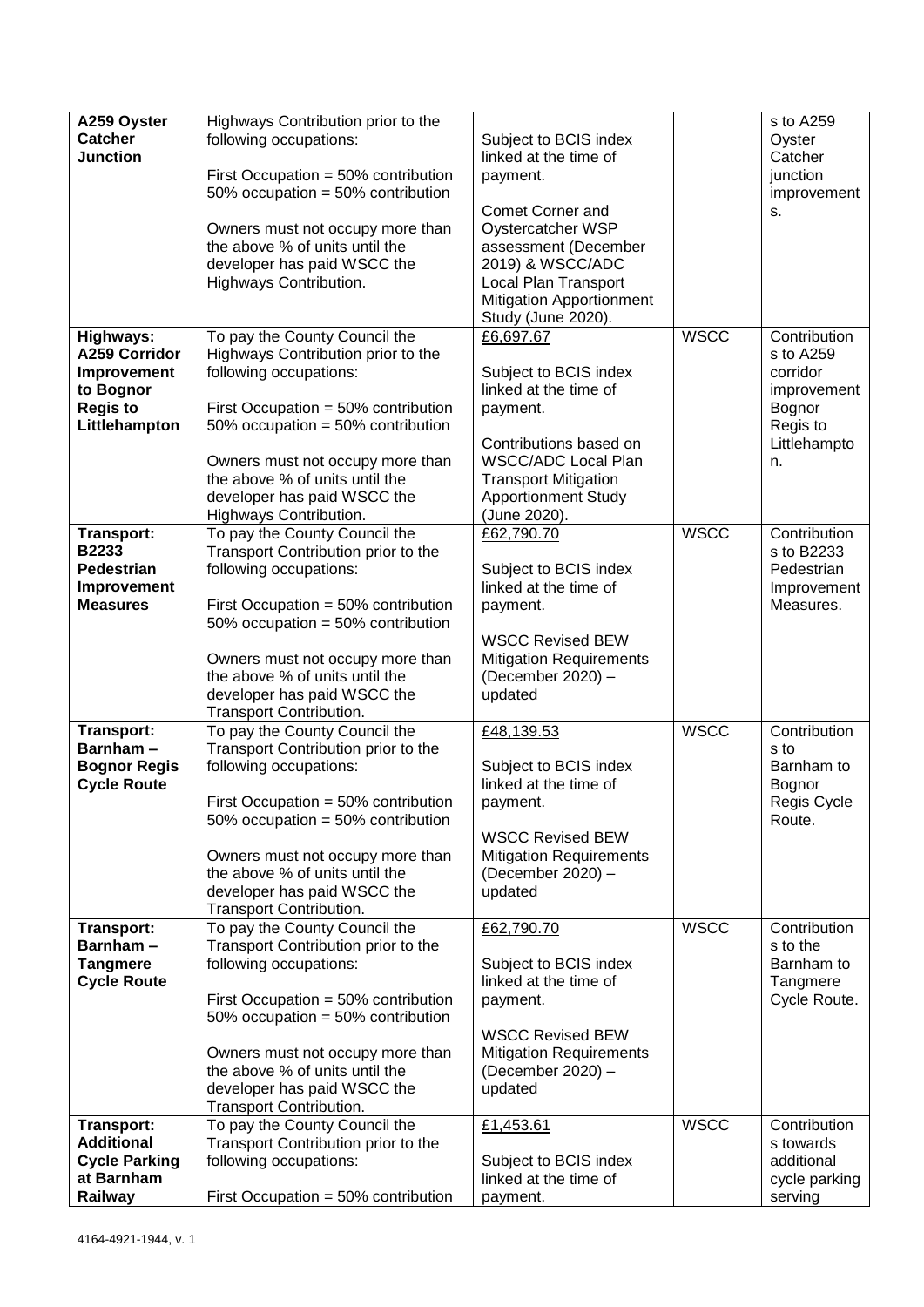| <b>Station</b><br><b>Transport:</b><br><b>Cycle Links</b>        | 50% occupation = 50% contribution<br>Owners must not occupy more than<br>the above % of units until the<br>developer has paid WSCC the<br>Transport Contribution.<br>To pay the County Council the<br>Transport Contribution prior to the                                                                             | <b>WSCC Revised BEW</b><br><b>Mitigation Requirements</b><br>(December 2020) -<br>updated<br>£34,493.02                                                 | <b>WSCC</b> | Barnham<br>Railway<br>Station.<br>Contribution<br>s towards                                                                                                                                       |
|------------------------------------------------------------------|-----------------------------------------------------------------------------------------------------------------------------------------------------------------------------------------------------------------------------------------------------------------------------------------------------------------------|---------------------------------------------------------------------------------------------------------------------------------------------------------|-------------|---------------------------------------------------------------------------------------------------------------------------------------------------------------------------------------------------|
| between BEW<br>and South<br><b>Downs</b><br><b>National Park</b> | following occupations:<br>First Occupation = $50\%$ contribution<br>50% occupation = $50\%$ contribution<br>Owners must not occupy more than<br>the above % of units until the<br>developer has paid WSCC the<br>Transport Contribution.                                                                              | Subject to BCIS index<br>linked at the time of<br>payment.<br><b>WSCC Revised BEW</b><br><b>Mitigation Requirements</b><br>(December 2020) -<br>updated |             | cycle links<br>between<br><b>BEW</b> and<br>South<br>Downs<br>National<br>Park.                                                                                                                   |
| <b>Transport:</b><br>Railway<br><b>Crossings</b>                 | To pay the County Council the<br>Transport Contribution prior to the<br>following occupations:<br>First Occupation = $50\%$ contribution<br>50% occupation = 50% contribution<br>Owners must not occupy more than<br>the above % of units until the<br>developer has paid WSCC the<br>Transport Contribution.         | <b>TBC</b>                                                                                                                                              | <b>WSCC</b> | To create a<br>dedicated<br>non-<br>motorised<br>users (NMU)<br>grade<br>separated<br>safe<br>connection<br>between<br>sections of<br>the Rife<br><b>Valley Park</b>                              |
| <b>Transport:</b><br>Railway<br><b>Crossings</b>                 | To pay the County Council the<br>Transport Contribution prior to the<br>following occupations:<br>First Occupation = $50\%$ contribution<br>50% occupation = 50% contribution<br>Owners must not occupy more than<br>the above % of units until the<br>developer has paid WSCC the<br>Transport Contribution.         | <b>TBC</b>                                                                                                                                              | <b>WSCC</b> | To create a<br>dedicated<br>NMU grade-<br>separated<br>railway<br>crossing to<br>provide a<br>safe<br>crossing of<br>the<br>Barnham-<br>Bognor<br>brank line<br>linking<br>various<br><b>PROW</b> |
| <b>Transport: Bus</b><br><b>Improvements</b>                     | To pay the District Council the<br>Transport Contribution prior to the<br>following occupations:<br>First Occupation = $50\%$ contribution<br>50% occupation = 50% contribution<br>Owners must not occupy more than<br>the above % of the units until the<br>developer has paid the DC the<br>Transport Contribution. | <b>TBC</b>                                                                                                                                              | <b>ADC</b>  | Either<br>provision of<br>bus stop<br>improvement<br>s to the<br>existing bus<br>stops on the<br><b>Lidsey Road</b><br>or<br>contribution<br>towards the<br><b>BEW</b> site<br>wide public        |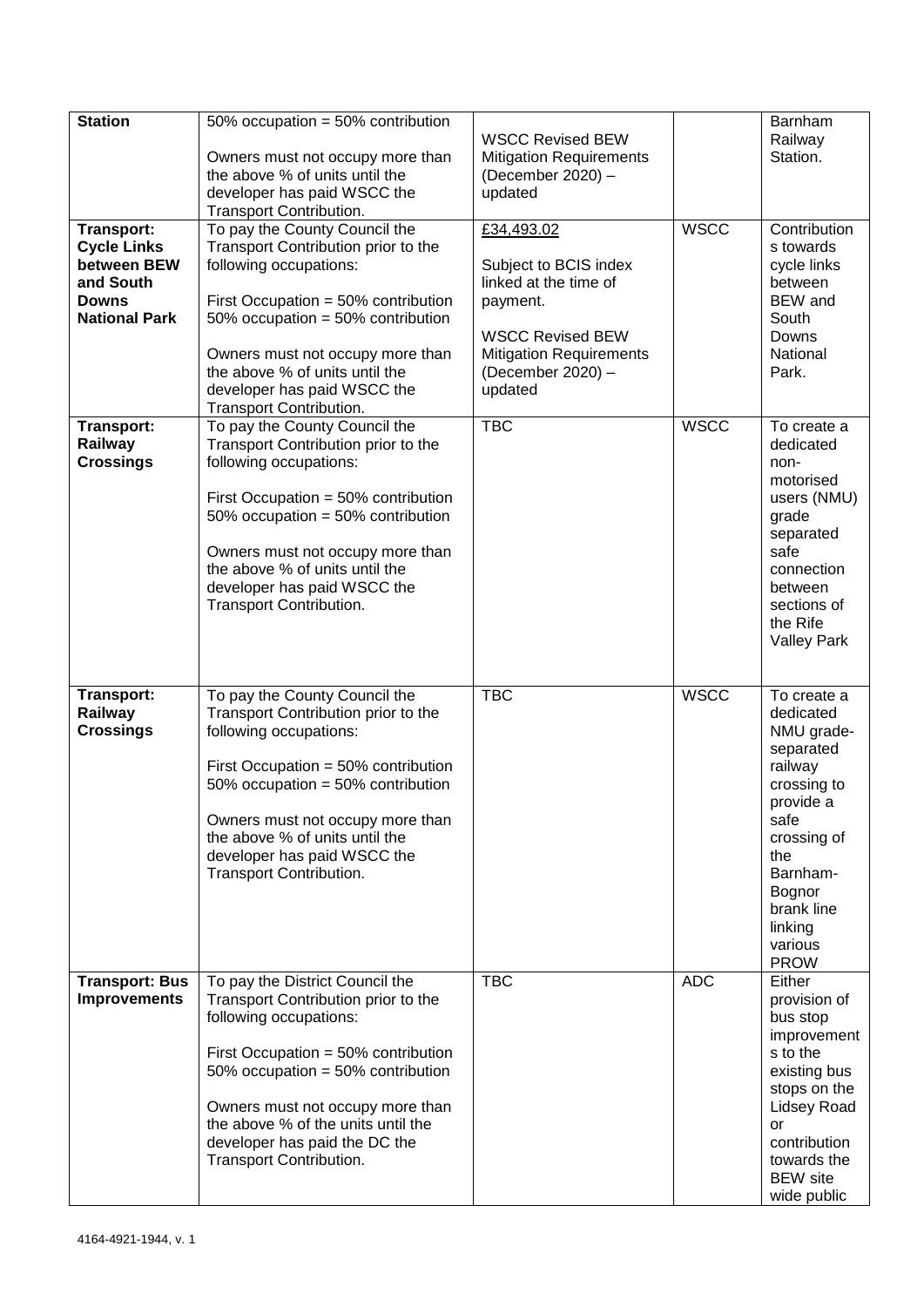|                                         |                                                                                                                                                                                                                                                                                                                  |                                                                                                                                                                                                                                                                                                                                                |             | transport<br>improvement<br>S                                                                                                                                                                                                      |
|-----------------------------------------|------------------------------------------------------------------------------------------------------------------------------------------------------------------------------------------------------------------------------------------------------------------------------------------------------------------|------------------------------------------------------------------------------------------------------------------------------------------------------------------------------------------------------------------------------------------------------------------------------------------------------------------------------------------------|-------------|------------------------------------------------------------------------------------------------------------------------------------------------------------------------------------------------------------------------------------|
| <b>Transport: Car</b><br><b>Club</b>    | To pay the County Council the<br>Transport Contribution prior to the<br>following occupations:<br>First Occupation = $50\%$ contribution<br>50% occupation = $50\%$ contribution<br>Owners must not occupy more than<br>the above % of units until the<br>developer has paid WSCC the<br>Transport Contribution. | £22,500                                                                                                                                                                                                                                                                                                                                        | <b>WSCC</b> | Towards the<br>provision of<br>a car club<br>and<br>promotion<br>and<br>advertiseme<br>nt of a traffic<br>regulation<br>order and<br>one car club<br>parking<br>space within<br>the Land.                                          |
| E/W Cycle/<br><b>Pedestrian</b><br>Link | To pay the District Council the E/W<br><b>Link Contribution and Maintenance</b><br>Contribution prior to:<br>75% of occupations = $100\%$<br>contribution                                                                                                                                                        | 50% of the agreed costs<br>of the E/W Link and any<br>increased costs unless<br>agreed costs include<br>sufficient continency<br>(TEC)<br>Maintenance contribution<br>if not adopted TBC                                                                                                                                                       | <b>ADC</b>  | Towards the<br>provision of<br>a pedestrian<br>and cycle<br>bridge<br>across the<br>Lidsey Rife,<br>to be<br>provided by<br>the adjoining<br>landowner<br>when the<br>adjacent<br>land is<br>brought<br>forward for<br>development |
| <b>NHS/Healthcar</b><br>е               | To pay the District Council the<br>Healthcare Contribution prior to the<br>following occupations:<br>25% Occupation = 50% contribution<br>75% Occupation = 50% contribution<br>Owners must not occupy more than<br>the above % of the units until the<br>developer has paid ADC the<br>Transport Contribution.   | £231,771<br>Subject to BCIS index<br>linked at time of payment.<br>Health Tariff (NHS) for<br><b>Councils Housing Plans</b><br>(July 2019). Formula<br>used has been agreed by<br>the District Valuer).                                                                                                                                        | <b>ADC</b>  | Contribution<br>towards<br>expanding<br>facilities at<br>The Croft<br>Surgery or<br>the provision<br>of a new<br>surgery on<br>BEW.                                                                                                |
| 3G Pitch<br><b>Provision</b>            | To pay the District Council the 3G<br>Pitch Contribution prior to the<br>following occupations:<br>25% Occupation = 50% contribution<br>75% Occupation = 50% contribution<br>Owners must not occupy more than<br>the above % of the units until the<br>developer has paid ADC the 3G Pitch<br>Contribution.      | £14,580 (Active Places<br>and Power) + $£9,980$<br>maintenance<br>+ £7,862.07.00 towards to<br>the land value for the 3G<br>Pitch provision,<br>representing 4.1% of<br>value (based on 180 units<br>in 4300 unit allocation).<br>Subject to RPI index<br>linked at time of payment<br><b>Arun District Council</b><br>Infrastructure Capacity | <b>ADC</b>  | Contribution<br>towards<br>provision of<br>3G pitch at<br>BEW or<br>elsewhere<br>within the<br>District plus<br>their<br>maintenance<br>for a 20 year<br>period at<br>BEW.                                                         |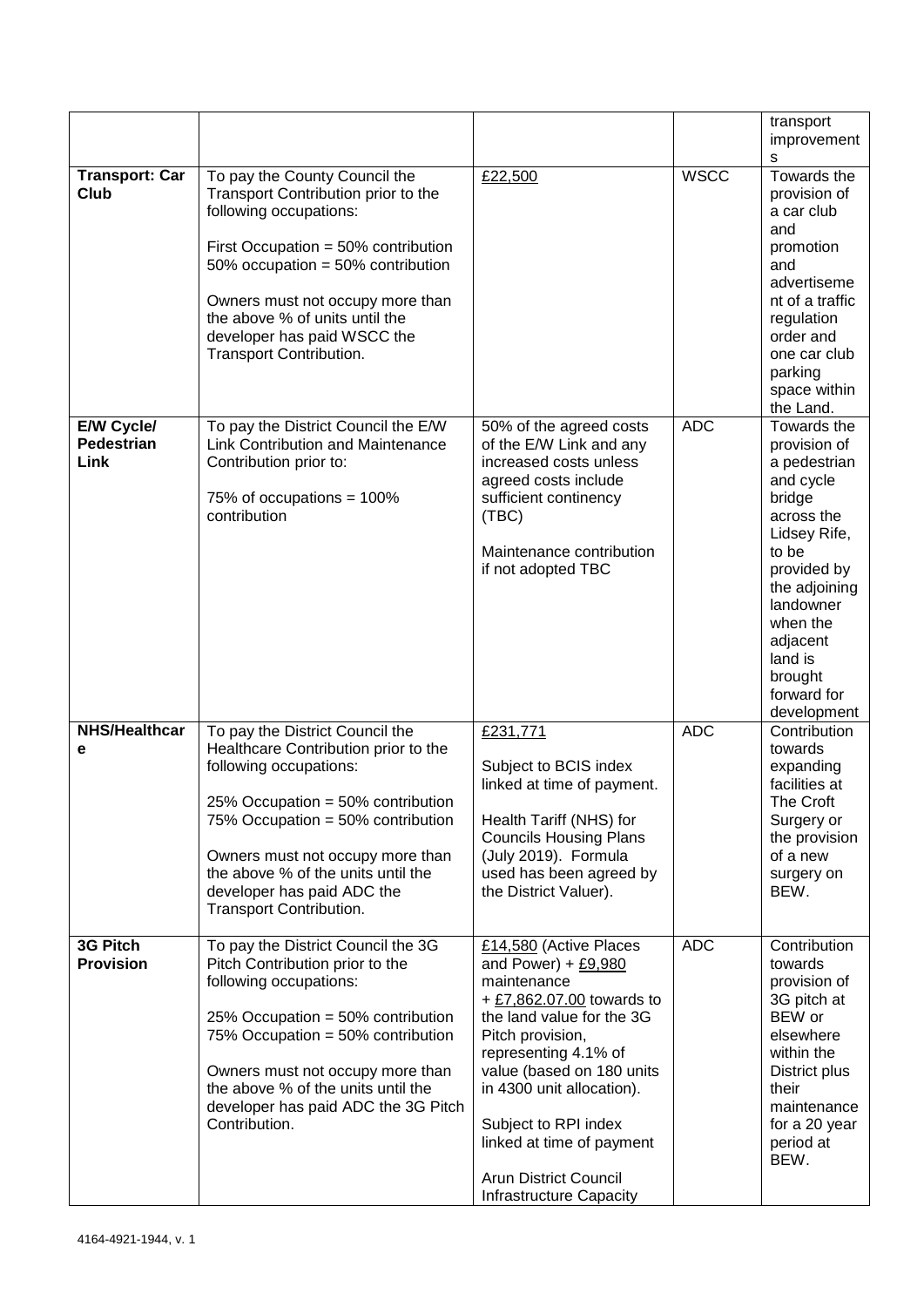|                                                                                                                               |                                                                                                                                                                                                                                                                                                                                                                                                                                                                                                                                                                                                               | Study and Delivery Plan<br>(Phase 2) (PEDP5).                                                                                                                                                                                                                                                                                                                                                          |            |                                                                                                                                                                                                                                          |
|-------------------------------------------------------------------------------------------------------------------------------|---------------------------------------------------------------------------------------------------------------------------------------------------------------------------------------------------------------------------------------------------------------------------------------------------------------------------------------------------------------------------------------------------------------------------------------------------------------------------------------------------------------------------------------------------------------------------------------------------------------|--------------------------------------------------------------------------------------------------------------------------------------------------------------------------------------------------------------------------------------------------------------------------------------------------------------------------------------------------------------------------------------------------------|------------|------------------------------------------------------------------------------------------------------------------------------------------------------------------------------------------------------------------------------------------|
| <b>Playing Pitch</b><br><b>Provision</b>                                                                                      | To pay the District Council the<br>Playing Pitch Contribution prior to the<br>following occupations:<br>25% Occupation = 50% contribution<br>75% Occupation = 50% contribution<br>Owners must not occupy more than<br>the above % of the units until the<br>developer has paid the DC the<br>Playing Pitch Contribution.                                                                                                                                                                                                                                                                                      | £40,066 (Active Places<br>and Power) + £166,560<br>maintenance<br>$+$ £15,201.20 towards to<br>the land value for the<br>Playing Pitch provision,<br>representing 4.1% of<br>value (based on 180 units<br>in 4,300 unit allocation).<br>Subject to RPI index<br>linked at time of payment.<br><b>Arun District Council</b><br>Infrastructure Capacity<br>Study and Delivery Plan<br>(Phase 2) (PEDP5). | <b>ADC</b> | Contribution<br>s towards<br>provision of<br>2 no. grass<br>pitches at<br>BEW or<br>grass pitch<br>provision<br>elsewhere<br>within the<br>District.                                                                                     |
| <b>Sports Hub:</b><br><b>Community</b><br><b>Centre</b>                                                                       | To pay the District Council the Sports<br>Hub Contribution prior to the<br>following occupations:<br>25% Occupation = 50% contribution<br>75% Occupation = 50% contribution<br>First month after collection of the<br>contribution, the sum total of the<br>contributions shall be made available<br>to Aldingbourne Parish Council<br>towards redeveloping the<br><b>Aldingbourne Community Sports</b><br>Centre or for provision of the<br>community centre within the Sports<br>Hub at BEW as may be deemed<br>appropriate by the District Council<br>through liaison with Aldingbourne<br>Parish Council. | £180,000<br>Subject to RPI index<br>linked at time of payment.<br>(Based on each dwelling<br>on the site contributing<br>£1,000).                                                                                                                                                                                                                                                                      | <b>ADC</b> | Contribution<br>towards<br>redeveloping<br>the<br>Aldingbourn<br>е<br>Community<br>Sports<br>Centre or a<br>new<br>community<br>centre within<br>the Sports<br>Hub at BEW<br>or to<br>community<br>facilities<br>within the<br>District. |
| Sports Hub:<br><b>Ancillary</b><br><b>Facilities</b><br><b>Provision</b><br><b>Associated</b><br>with Playing<br>Pitches + 3G | To pay the District Council the Sports<br>Hub Contribution prior to the<br>following occupations:<br>25% Occupation = $50\%$ contribution<br>75% Occupation = 50% contribution<br>Owners must not occupy more than<br>the above % of the units until the<br>developer has paid the DC the<br><b>Sports Hub Ancillary Facilities</b><br>Contribution.                                                                                                                                                                                                                                                          | £92,117.59<br>Subject to RPI index<br>linked at time of payment.<br>The Ancillary Facilities<br>contribution was derived<br>using the Active Places<br>Power (Sport England)<br>Playing Pitch Calculator.                                                                                                                                                                                              | <b>ADC</b> | Contribution<br>towards new<br>ancillary<br>facilities<br>provision<br>within the<br>Sports Hub<br>at BEW or<br>ancillary<br>sports pitch<br>facilities<br>within the<br>District.                                                       |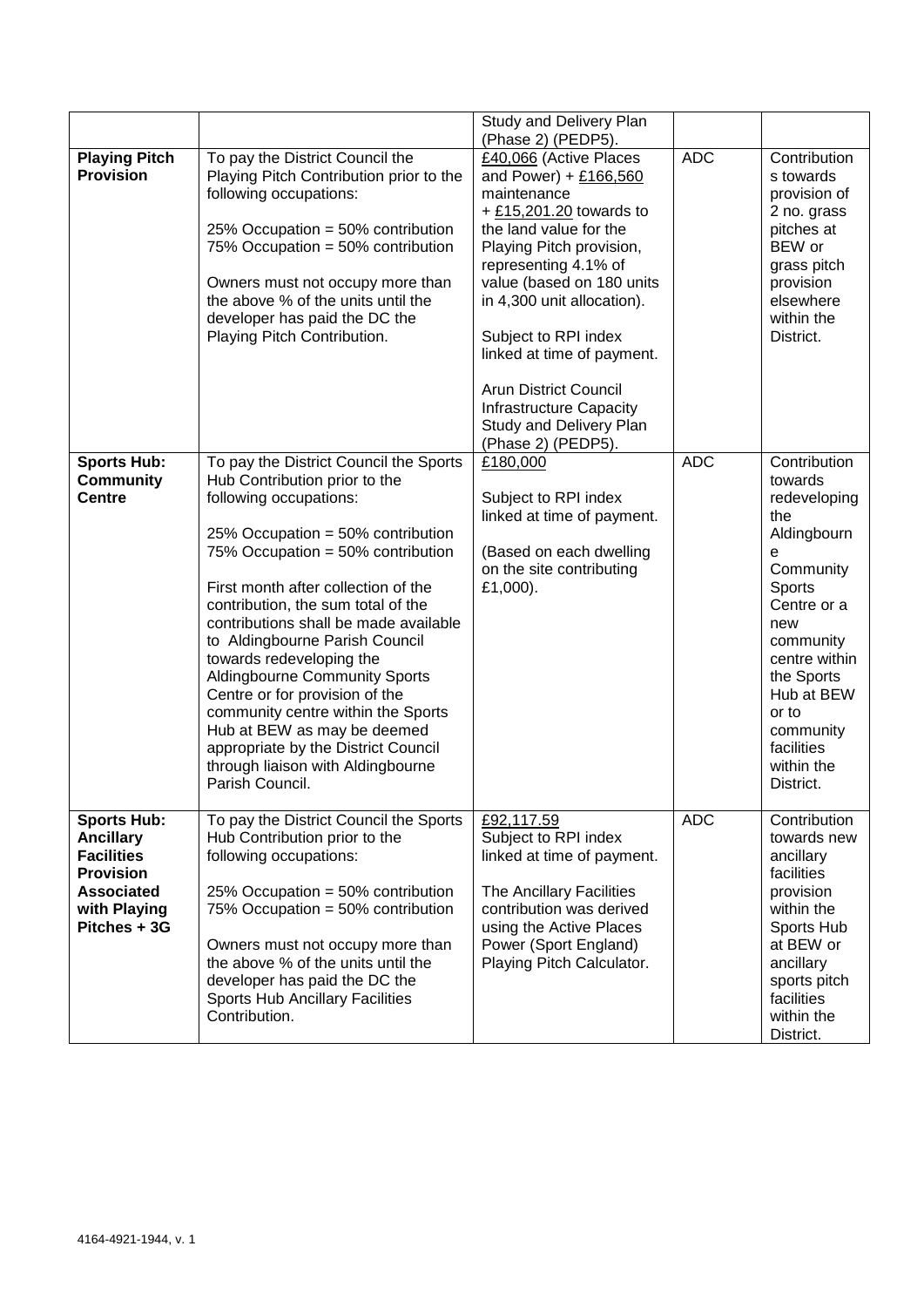| <b>Sports Hub:</b><br><b>Sports Hall /</b><br><b>Flexible</b><br><b>Activity Space</b> | To pay the District Council the Sports<br>Hub Contribution prior to the<br>following occupations:<br>25% Occupation = 50% contribution<br>75% Occupation = 50% contribution<br>Owners must not occupy more than<br>the above % of the units until the<br>developer has paid the DC the<br>Sports Hub Ancillary Facilities<br>Contribution. | £71,498<br>Subject to RPI index<br>linked at time of payment.<br>The Sports Hall / Flexible<br>Activity Space contribution<br>was derived using the<br><b>Active Places Power</b><br>(Sport England) Sport<br>Facility Calculator. | <b>ADC</b> | Contribution<br>towards new<br>sports<br>hall/flexible<br>activity<br>space within<br>the Sports<br>Hub at BEW<br>or sports<br>halls/flexible<br>activity<br>space within<br>the District.                                              |
|----------------------------------------------------------------------------------------|--------------------------------------------------------------------------------------------------------------------------------------------------------------------------------------------------------------------------------------------------------------------------------------------------------------------------------------------|------------------------------------------------------------------------------------------------------------------------------------------------------------------------------------------------------------------------------------|------------|-----------------------------------------------------------------------------------------------------------------------------------------------------------------------------------------------------------------------------------------|
| <b>Sports Hub:</b><br>Health &<br><b>Fitness</b>                                       | To pay the District Council the Sports<br>Hub Contribution prior to the<br>following occupations:<br>25% Occupation = 50% contribution<br>75% Occupation = 50% contribution<br>Owners must not occupy more than<br>the above % of the units until the<br>developer has paid the DC the<br>Sports Hub Health and Fitness<br>Contribution.   | £22,400<br>Subject to RPI index<br>linked at time of payment.<br><b>ADC Health and Fitness</b><br>Calculator                                                                                                                       | <b>ADC</b> | Contribution<br>towards new<br>health and<br>fitness within<br>the Sports<br>Hub at BEW<br>or health and<br>fitness<br>provision<br>within the<br>District.                                                                             |
| <b>Sports Hub</b><br><b>Land Costs</b>                                                 | To pay the District Council the sports<br>hub land costs contributions prior to<br>the following occupations:<br>25% Occupation = 50% contribution<br>75% Occupation = 50% contribution<br>Owners must not occupy more than<br>the above % of the units until the<br>developer has paid the DC the<br>Sports Hub Land Costs Contribution.  | £15,170<br>Based on 1.5 ha for sports<br>hub building and parking.                                                                                                                                                                 | <b>ADC</b> | Land costs<br>for the<br>Sports Hub<br>land                                                                                                                                                                                             |
| Swimming<br><b>Pools</b>                                                               | To pay the District Council the<br>Swimming Pool Contribution prior to<br>the following occupations:<br>25% Occ = 50% contribution<br>75% Occ = 50% contribution<br>Owners must not occupy more than<br>the above % of the units until the<br>developer has paid the DC the<br>Swimming Pool Contribution.                                 | £79,083<br>Subject to RPI index<br>linked at time of payment.<br>The Swimming Pools<br>Contribution was derived<br>using the Active Places<br>Power (Sport England)<br>Sport Facility Calculator.                                  | <b>ADC</b> | Contribution<br>towards<br>swimming<br>pool/ancillary<br>facility<br>provision at<br>a new<br>leisure<br>centre in the<br>West of the<br>District or<br>other<br>swimming<br>pool<br>provision/ex<br>pansion<br>within the<br>District. |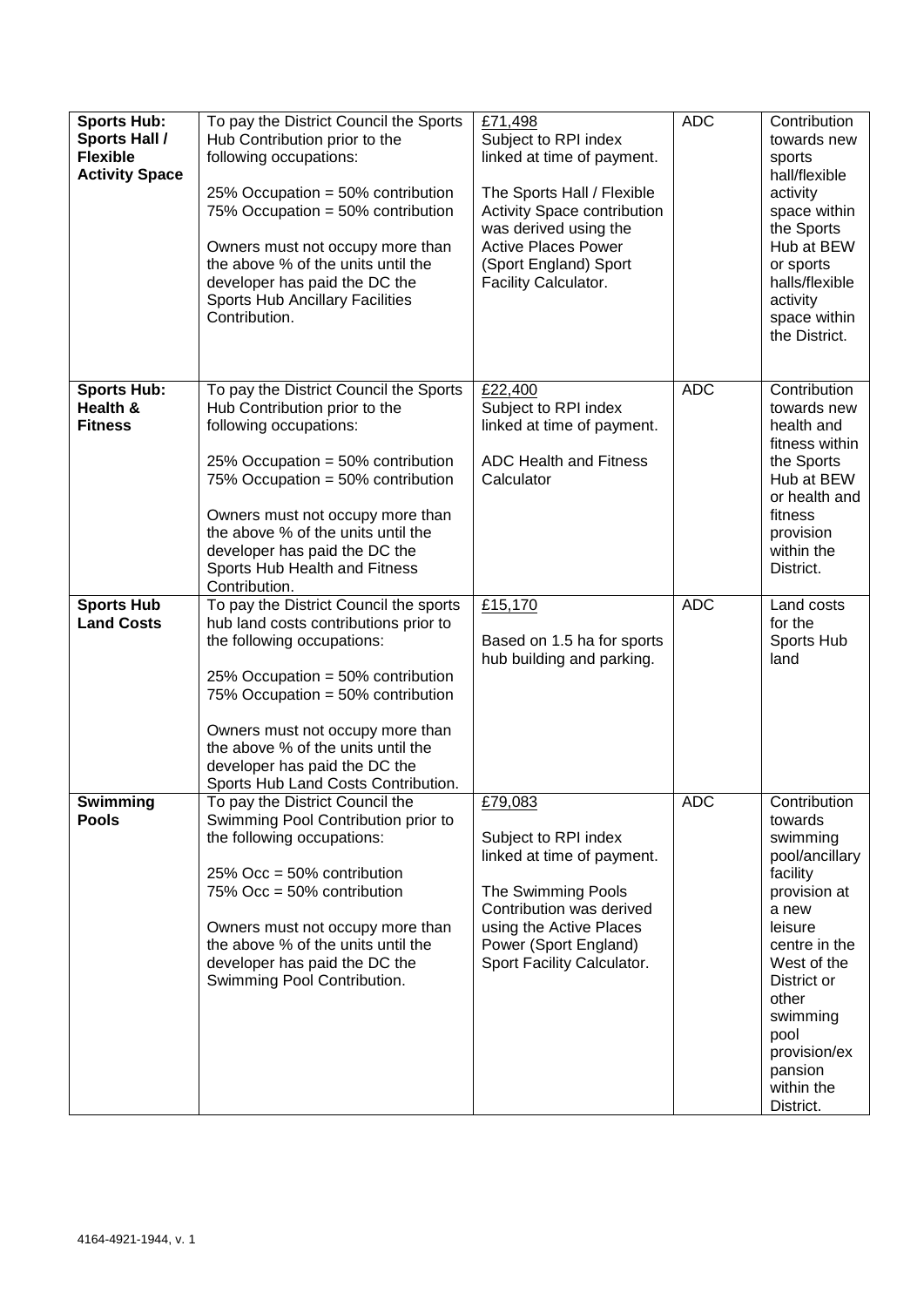| <b>Public Art</b>                       | To pay the District Council the Public<br>Art Contribution prior to the following<br>occupations:<br>25% Occ = 50% contribution<br>75% Occ = 50% contribution<br>Owners must not occupy more than<br>the above % of the units until the<br>developer has paid the DC the Public<br>Art Contribution. | £6,930 | <b>ADC</b>  | Contribution<br>towards<br>provision of<br>public art<br>project<br>throughout<br>the BEW<br>site.                                                                                                             |
|-----------------------------------------|------------------------------------------------------------------------------------------------------------------------------------------------------------------------------------------------------------------------------------------------------------------------------------------------------|--------|-------------|----------------------------------------------------------------------------------------------------------------------------------------------------------------------------------------------------------------|
| <b>ADC</b><br><b>Monitoring</b>         | Prior to commencement.                                                                                                                                                                                                                                                                               | £9,900 | <b>ADC</b>  | Contribution<br>towards the<br>costs of<br>monitoring<br>the delivery<br>of these<br>planning<br>obligations<br>and<br>reporting<br>under The<br>Community<br>Infrastructur<br>e Levy<br>Regulations,<br>2010. |
| <b>WSCC S106</b><br><b>Monitoring</b>   | On completion of Deed                                                                                                                                                                                                                                                                                | £2,400 | <b>WSCC</b> | Contribution<br>towards the<br>costs of<br>monitoring<br>the delivery<br>of these<br>planning<br>obligations<br>and<br>reporting<br>under The<br>Community<br>Infrastructur<br>e Levy<br>Regulations,<br>2010. |
| <b>Travel Plan</b><br><b>Monitoring</b> | Prior to occupation of development                                                                                                                                                                                                                                                                   | £3,500 | <b>WSCC</b> | Contribution<br>towards the<br>costs of<br>monitoring<br>the Travel<br>Plan<br>contained<br>within the<br>planning<br>conditions.                                                                              |

| NON-FINANCIAL Obligation Summary | <b>Trigger Point</b> | Due To | Department/Officer |
|----------------------------------|----------------------|--------|--------------------|
|                                  |                      | (ADC)  | to Confirm         |
|                                  |                      | WSCC.  | <b>Compliance</b>  |
|                                  |                      | Other) |                    |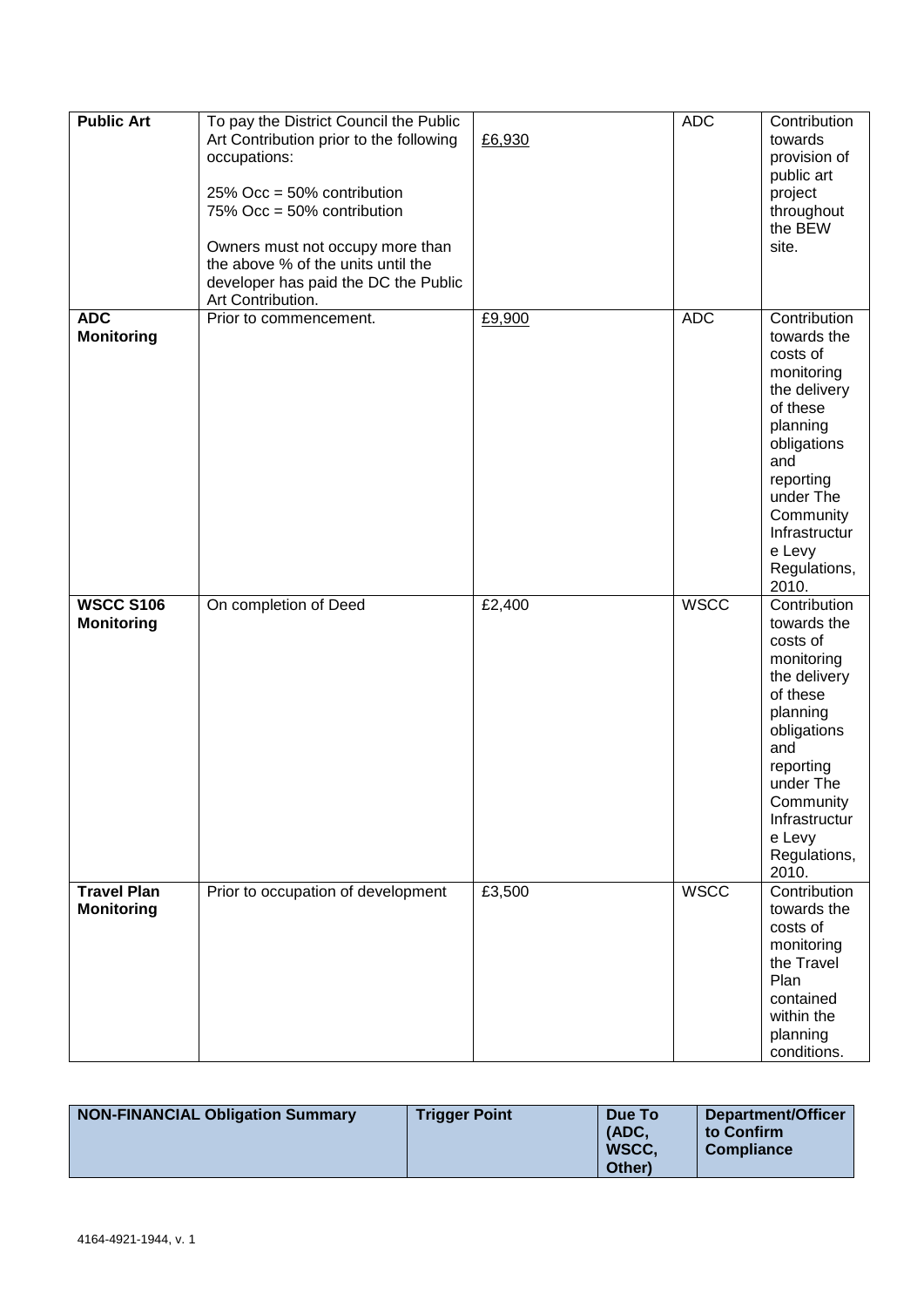| <b>Affordable Housing:</b>                         | Not to occupy or cause                              | <b>ADC</b>  | <b>ADC Housing</b> |
|----------------------------------------------------|-----------------------------------------------------|-------------|--------------------|
|                                                    | to allow to occupy, more                            |             |                    |
| 30% of the residential units to be provided as     | than 50% of the market                              |             |                    |
| affordable units.                                  | housing units in the                                |             |                    |
|                                                    | development until 50%                               |             |                    |
| Submit Affordable Housing Plan prior to            | of the affordable housing                           |             |                    |
| commencement of development for approval           | and first homes is                                  |             |                    |
| detailing size, location and tenure mix of AH      | provided and available                              |             |                    |
| and RMs to come forward in accordance with         | for occupation and then                             |             |                    |
| the approved AHP.                                  | not to occupy more than                             |             |                    |
|                                                    | 80% of the market                                   |             |                    |
| ADC expect the AHP to include a split of a         | housing before 100% of                              |             |                    |
| tenure split of 67% affordable rented, 25%         | the affordable housing<br>and first homes available |             |                    |
| First Homes and 8% intermediate housing.           | for occupation.                                     |             |                    |
| Rent on AH Rented units to be set at a             |                                                     |             |                    |
| maximum of 90% of Local Housing Allowance          |                                                     |             |                    |
| levels, inclusive of service charge.               |                                                     |             |                    |
| <b>Adopted Highway:</b>                            | [TBC]                                               | <b>WSCC</b> | <b>WSCC</b>        |
| Enter into highways agreement for the              |                                                     |             |                    |
| necessary highway works. An adoption               |                                                     |             |                    |
| clause to require the internal access road,        |                                                     |             |                    |
| junction, and any other components, detailed       |                                                     |             |                    |
| in a key plan appended to the S106, to be          |                                                     |             |                    |
| offered up to WSCC via Section 38.                 |                                                     |             |                    |
|                                                    |                                                     |             |                    |
| A non-adoption clause to require a private         |                                                     |             |                    |
| management company to be appointed for the         |                                                     |             |                    |
| management of the road should WSCC not             |                                                     |             |                    |
| adopt the highway.                                 |                                                     |             |                    |
| <b>Ransom Strips</b>                               | N/A                                                 |             |                    |
| Provision of end of internal access roads to       |                                                     |             |                    |
| prevent any strips of ransom and to make           |                                                     |             |                    |
| available land for wider connections where         |                                                     |             |                    |
| required (where not made for adoption by the       |                                                     |             |                    |
| LHA).<br>Delivery of E-W Cycle and Pedestrian Link |                                                     | <b>ADC</b>  | <b>ADC</b>         |
| Safeguarding land to allow construction of the     |                                                     |             |                    |
| E/W link and management strategy to ensure         |                                                     |             |                    |
| that the link is managed and maintained.           |                                                     |             |                    |
|                                                    |                                                     |             |                    |
| <b>Delivery of Public Open Space</b>               | POS Scheme of works                                 | <b>ADC</b>  |                    |
| Obligation to require delivery of POS to be        | submitted and approved                              |             |                    |
| delivered at trigger point to a specification      | prior to commencement.                              |             |                    |
| agreed with the LPA, in accordance with a          |                                                     |             |                    |
| play space and open space specification            | Delivery of POS and                                 |             |                    |
| submitted to the Council in discharge of this      | approval of management                              |             |                    |
| obligation).                                       | strategy prior to                                   |             |                    |
|                                                    | occupation of no more                               |             |                    |
|                                                    | than 65% of units.                                  |             |                    |
|                                                    |                                                     |             |                    |
|                                                    | No to occupy more than                              |             |                    |
|                                                    | 50% unless the POS has                              |             |                    |
|                                                    | been completed in                                   |             |                    |
|                                                    | accordance with the                                 |             |                    |
|                                                    | POS Scheme of works.                                |             |                    |
|                                                    | Not to occupy more than                             |             |                    |
|                                                    | 70% until final                                     |             |                    |
|                                                    | completion notice has                               |             |                    |
|                                                    | been issued.                                        |             |                    |